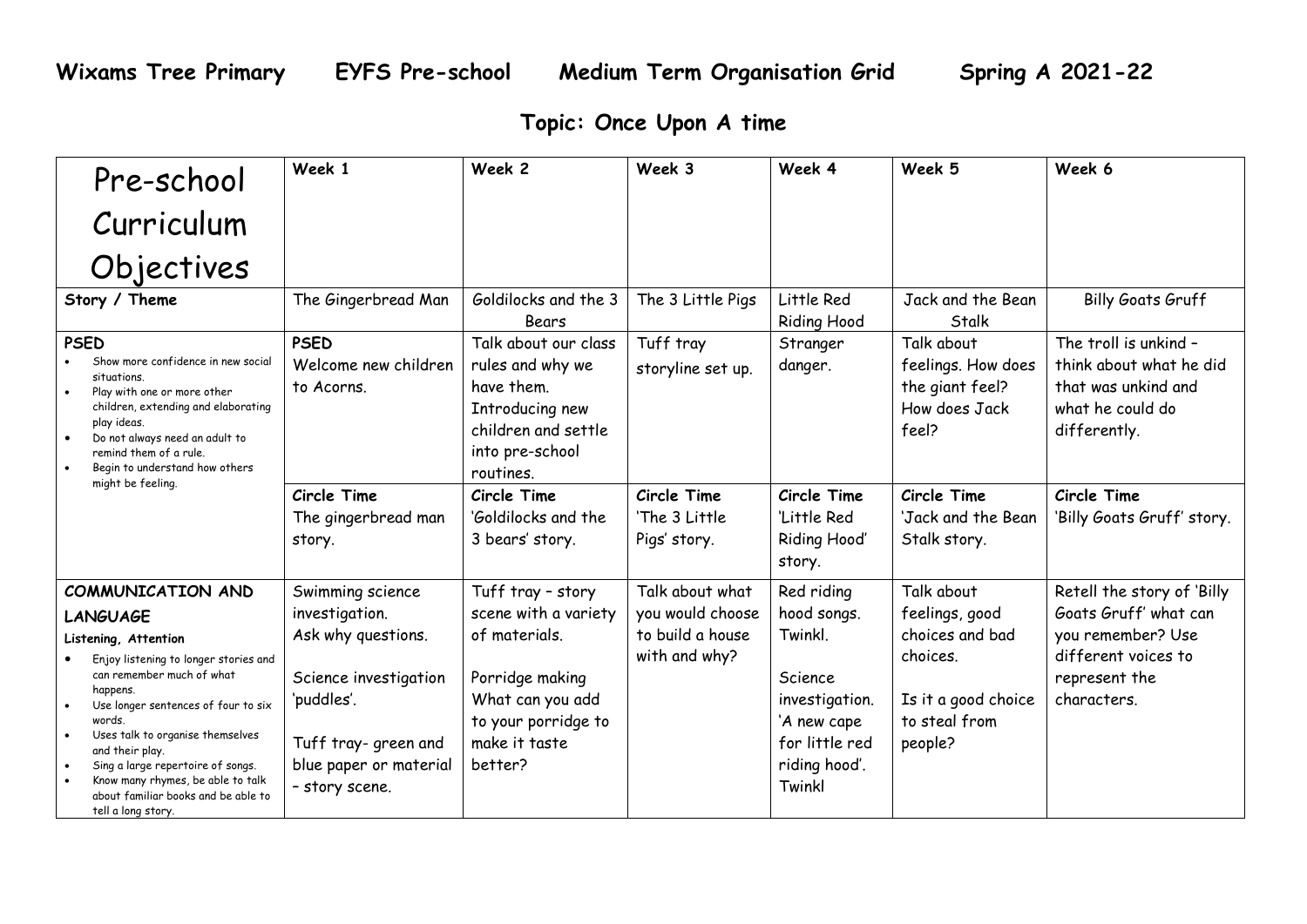| PHYSICAL DEVELOPMENT<br><b>Gross Motor Skills</b><br>Use large-muscle movements to<br>wave flags and streamers, paint and<br>make marks.<br>Start taking part in some group<br>activities which they make up for<br>themselves, or in teams.<br>Start taking part in some group<br>$\bullet$<br>activities which they make up for<br>themselves, or in teams.<br>Are increasingly able to use and<br>$\bullet$<br>remember sequences and patterns<br>of movements which are related to<br>music and rhythm.<br>Be increasingly independent as they<br>get dressed and undressed.<br>Be increasingly independent in<br>meeting their own care needs. | How fast can you run?<br>Can you make a<br>rhythm with your<br>feet?<br>Teaching new children<br>how to put on their<br>coat independently.                            | Ring games.<br>Trim-trail making<br>with crates and<br>wooden planks.                                           | Farmer's in the<br>den.<br>Parachute game.                                         | Can you run as<br>fast as the<br>wolf?<br>Chasing<br>games.                                           | Build a castle in<br>the clouds -<br>shaving foam and<br>blocks.<br>Climbing<br>equipment -<br>pretending to<br>climb the stalk. | Cosmic kids yoga - Three<br>Billy Goats Gruff.<br>Trip trap over the<br>bridge in the garden -<br>how quietly can you<br>tiptoe over?                        |
|-----------------------------------------------------------------------------------------------------------------------------------------------------------------------------------------------------------------------------------------------------------------------------------------------------------------------------------------------------------------------------------------------------------------------------------------------------------------------------------------------------------------------------------------------------------------------------------------------------------------------------------------------------|------------------------------------------------------------------------------------------------------------------------------------------------------------------------|-----------------------------------------------------------------------------------------------------------------|------------------------------------------------------------------------------------|-------------------------------------------------------------------------------------------------------|----------------------------------------------------------------------------------------------------------------------------------|--------------------------------------------------------------------------------------------------------------------------------------------------------------|
| PHYSICAL DEVELOPMENT<br><b>Fine Motor Skills</b><br>Use one handed tools and<br>equipment.<br>Use a comfortable grip with good<br>control when holding pens and<br>pencils.<br>Show preference for a dominant<br>hand.                                                                                                                                                                                                                                                                                                                                                                                                                              | Ginger playdough.<br>Mark making in tuff<br>tray.<br>Free drawing.                                                                                                     | Chunky pens and<br>chalk - make a path<br>through the woods.<br>One handed tools -<br>stirring the<br>porridge. | Scissor skills -<br>Little pig<br>dressing.                                        | Mark making -<br>follow the<br>maze to<br>Grandma's<br>house.                                         | Jack and the bean<br>stalk - making<br>bean stalks using<br>tools and junk<br>modelling.<br>Beans / beads and<br>tweezers.       | Forming recognisable<br>letters.<br>Begin to trace name.                                                                                                     |
| <b>LITERACY</b><br>0-3 Years<br>Develop play around favourite<br>stories using props.<br>Makes comments and shares their<br>own ideas.<br>3-4 Years<br>Develop their phonological<br>awareness, so that they can;<br>Spot and suggest rhymes<br>Count or clap syllables in a word<br>Recognise words with the same<br>initial sound, such as money and<br>mother.<br>Understand the five key concepts<br>about print:<br>Print has meaning                                                                                                                                                                                                          | Drawing around our<br>bodies to make our<br>own giant gingerbread<br>man.<br>Gingerbread man<br>template and<br>threading.<br>Ginger bread man<br>story stick puppets. | Story sequencing.<br>Sound game - begin<br>to recognise that<br>some words begin<br>with the same<br>sound.     | Three little pigs<br>story character<br>stick puppets.<br>Soil and mark<br>making. | Talk about<br>the different<br>features of a<br>book.<br>Follow the<br>maze to<br>Grandma's<br>house. | Remember and<br>chant familiar<br>phrases from the<br>story e.g. fe, fi,<br>fo, fum.<br>Story sequencing.                        | Spotting rhymes and<br>words that begin with<br>the same sound.<br>Recognising letters in<br>their own name.<br>Remember familiar<br>phrases from the story. |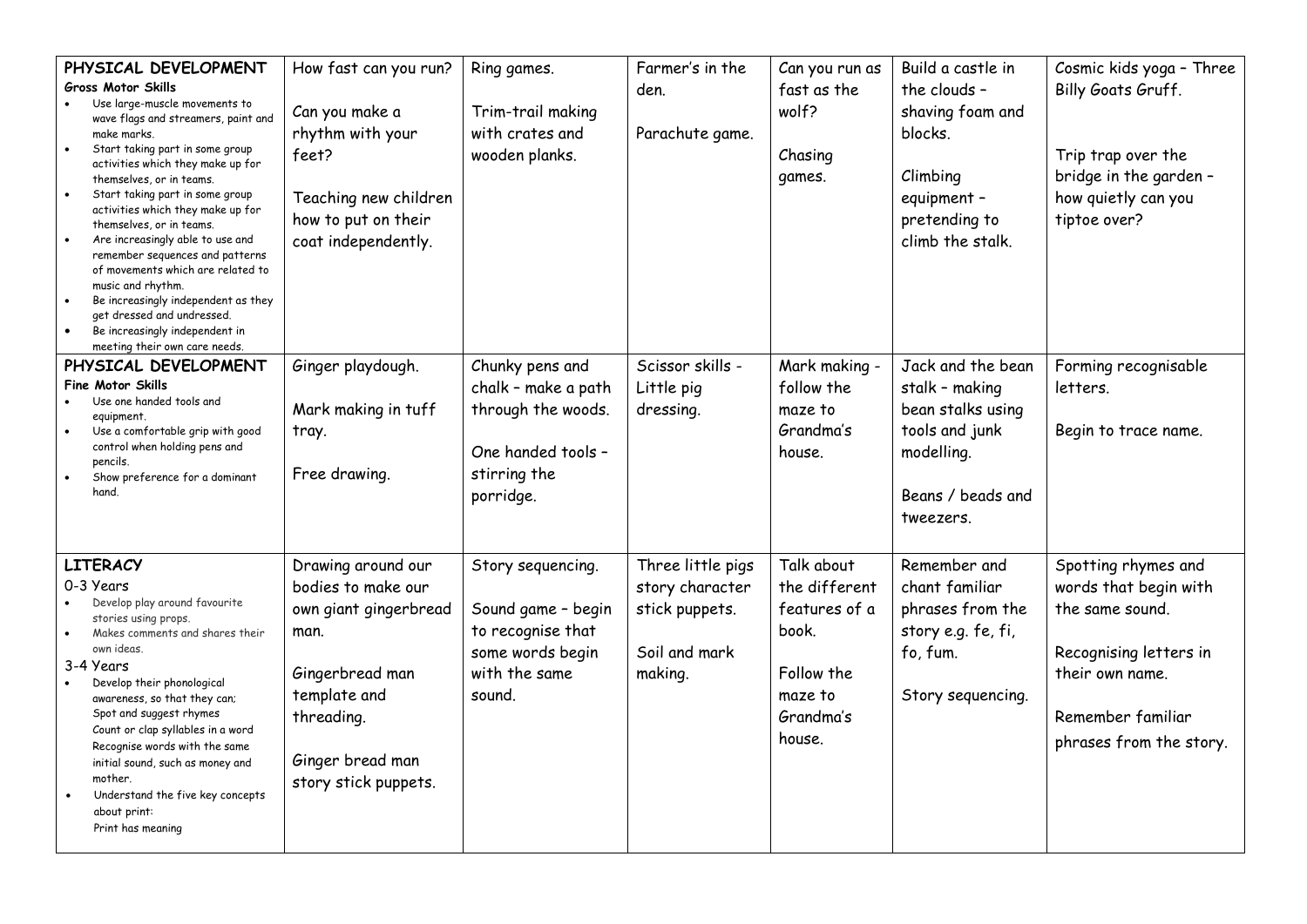| Print can have different purposes.                                   | Mark making in sand             |                      |                     |                       |                                    |                                             |
|----------------------------------------------------------------------|---------------------------------|----------------------|---------------------|-----------------------|------------------------------------|---------------------------------------------|
| We read English text from left to                                    | in a tray.                      |                      |                     |                       |                                    |                                             |
| right and from top to bottom.                                        |                                 |                      |                     |                       |                                    |                                             |
| The names of the different parts                                     |                                 |                      |                     |                       |                                    |                                             |
| of a book.                                                           |                                 |                      |                     |                       |                                    |                                             |
| <b>MATHEMATICS</b><br>Number                                         | Gingerbread man                 | Link numerals to     | How many<br>houses? | Little red            | Jack and the Bean                  | Matching amounts to                         |
| 3-4 Years                                                            | shape, counting the<br>buttons. | pictures.            | How many puffs?     | riding hood<br>themed | stalk - counting<br>beans, leaves, | numerals.                                   |
| Know that the last number                                            |                                 | How many bowls,      |                     | counting.             | giant steps, etc.                  | How many Goats went                         |
| reached when counting a small<br>set of objects tells you how        | How many animals did            | chairs and beds?     | Linking numeral     |                       |                                    | over the bridge? How                        |
| many there are in total.                                             | the gingerbread man             |                      | houses with         | Little red            | Bean and numeral                   | many tiptoe steps did                       |
| Link numeral and amounts; for<br>example, showing the right          | pass?                           |                      | correct number      | riding hood           | matching activity.                 | they take? Make                             |
| number of objects to match                                           |                                 |                      | of objects.         | board game.           |                                    | different sized bridges                     |
| the numerals up to 5.                                                |                                 |                      |                     | Twinkl                |                                    | and count the steps.                        |
|                                                                      |                                 |                      |                     |                       |                                    |                                             |
| Shapes, measure and size                                             | Gingerbread man                 | Size ordering -      | Make a house        | Science               | Bean stalk                         | Positional language - is                    |
| Understand position through<br>words alone.                          | shape templates - cup           | compare bears.       | using shapes.       | investigation -       | measuring - how                    | the troll on, under, next                   |
| Combine shapes to make new                                           | and beads.                      |                      |                     | 'basket of            | many cubes tall is                 | to the bridge.                              |
| ones<br>Talks about and identifies the                               |                                 | Completing           | Order the pigs      | food'.                | the stalk?                         |                                             |
| patterns around them.<br>Extend and create ABAB                      |                                 | sequences.           | by size.            | Picture               | Continue the                       |                                             |
| patterns.                                                            |                                 |                      | Making a pattern    | matching              | sequence.                          |                                             |
|                                                                      |                                 |                      | with the            | game - Twinkl.        |                                    |                                             |
|                                                                      |                                 |                      | different           |                       |                                    |                                             |
|                                                                      |                                 |                      | houses.             |                       |                                    |                                             |
| <b>UTW</b>                                                           | Making gingerbread              | Look at families and | Experiment with     | Science               | Begin to grow our                  | Spot the difference.                        |
| People and communities                                               | men.                            | different kinds of   | straw, sticks and   | investigation.        | own bean stalk.                    |                                             |
| Begin to make sense of their own<br>life-story and family's history. |                                 | family units.        | bricks to find      | 'A new cape           |                                    | Explore different                           |
| Show interest in different                                           |                                 |                      | out which is        | for little red        | How tall are you?                  | materials to make a                         |
| occupations.                                                         |                                 |                      | strongest.          | riding hood'          | Is there anyone                    | bridge.                                     |
| Materials and the world                                              |                                 |                      |                     | Twinkl                | taller/smaller than                |                                             |
| Talk about what they see, using                                      |                                 |                      | Blow test with      |                       | you?                               | Science investigation -<br>grow green grass |
| wide vocabulary.<br>Explore and talk about different                 |                                 |                      | different           |                       |                                    | (cress).                                    |
| forces they can feel.                                                |                                 |                      | materials & hair    |                       |                                    |                                             |
| Talk about differences between<br>materials and changes they notice. |                                 |                      | dryer / fan.        |                       |                                    |                                             |